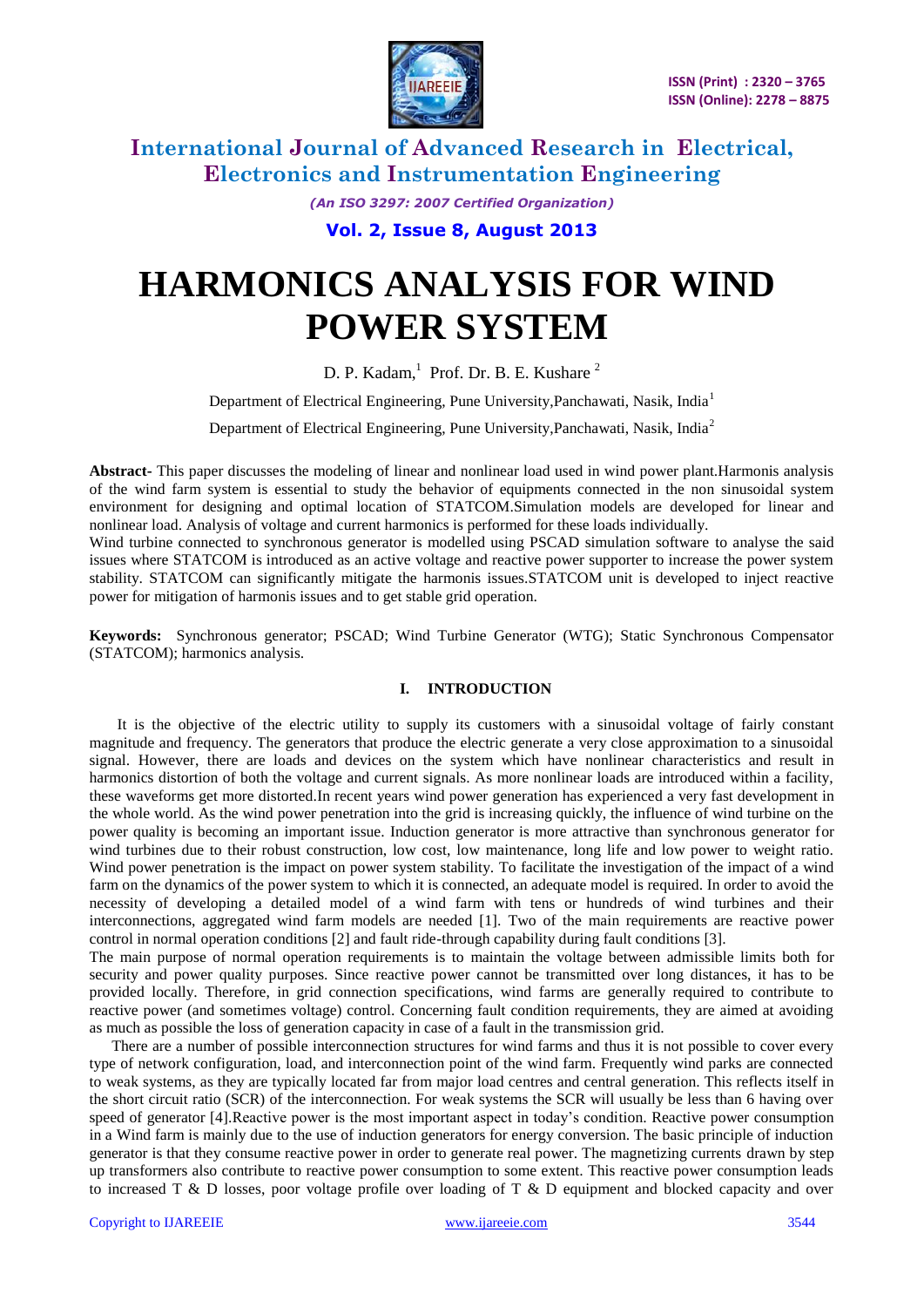

*(An ISO 3297: 2007 Certified Organization)*

### **Vol. 2, Issue 8, August 2013**

loading and reduction in life of  $T \& D$  equipment [5]. With the rapid increase in penetration of wind power in power grids, tripping of many turbines in a large wind farm during grid faults may begin to influence the overall power system stability [6].

Indian grid system is very weak also having poor infrastructure. Considering the increasing share of wind generation interfaced to grid it is necessary to study an overall prospective on various types of existing wind generator systems and possible generator configuration, critical power quality issues, problems related with grid connections [7].Use of more intelligent controller for STATCOM and its interface to large power systems addressing various issues such as security, stability, and voltage profile improvement and power quality [8].

In this paper a wind turbine fed synchronous generator is modelled using PSCAD and harmonics for linear load & nonlinear load, are analysed. The STATCOM used as a device for mitigate these problems and simulation results prove that STATCOM is an effective means to mitigate these problems during continuous operation of grid connected wind turbine.

### **II.SIMULATION OF WIND FARM SYSTEM INCLUDING SYNCHRONOUS GENERATOR**

A wind farm typically consists of a large number of individual wind turbine generators (WTGs) connected by an internal electrical network. To study the impact of wind farms on the dynamics of the power system, an important issue is to develop appropriate wind farm models to represent the dynamics of many individual WTGs. The major issues considered for the work for grid connected wind turbine generators (WTGs), equipped with synchronous generators are harmonics.



Fig.1. Large scale wind farm

The model is developed and compared by simulation studies in the PSCAD/EMTDC environment under different wind velocity and fluctuation conditions.

In this case study, large scale wind farm with synchronous generator having capacity 75 MW is connected to 33/132 kV substation to 220 kV electric grid system is modelled by PSCAD as shown in figure 1.

#### **III. HARMONICS ANALYSIS**

Harmonics are sinusoidal voltages or currents that are integer multiples of the fundamental frequency. It is the objective of the electric utility to supply its customers with a sinusoidal voltage of fairly constant magnitude and frequency. The generators that produce the electric power generate a very close approximation to a sinusoidal signal. However, there are loads and devices on the system which have nonlinear characteristics and result in harmonic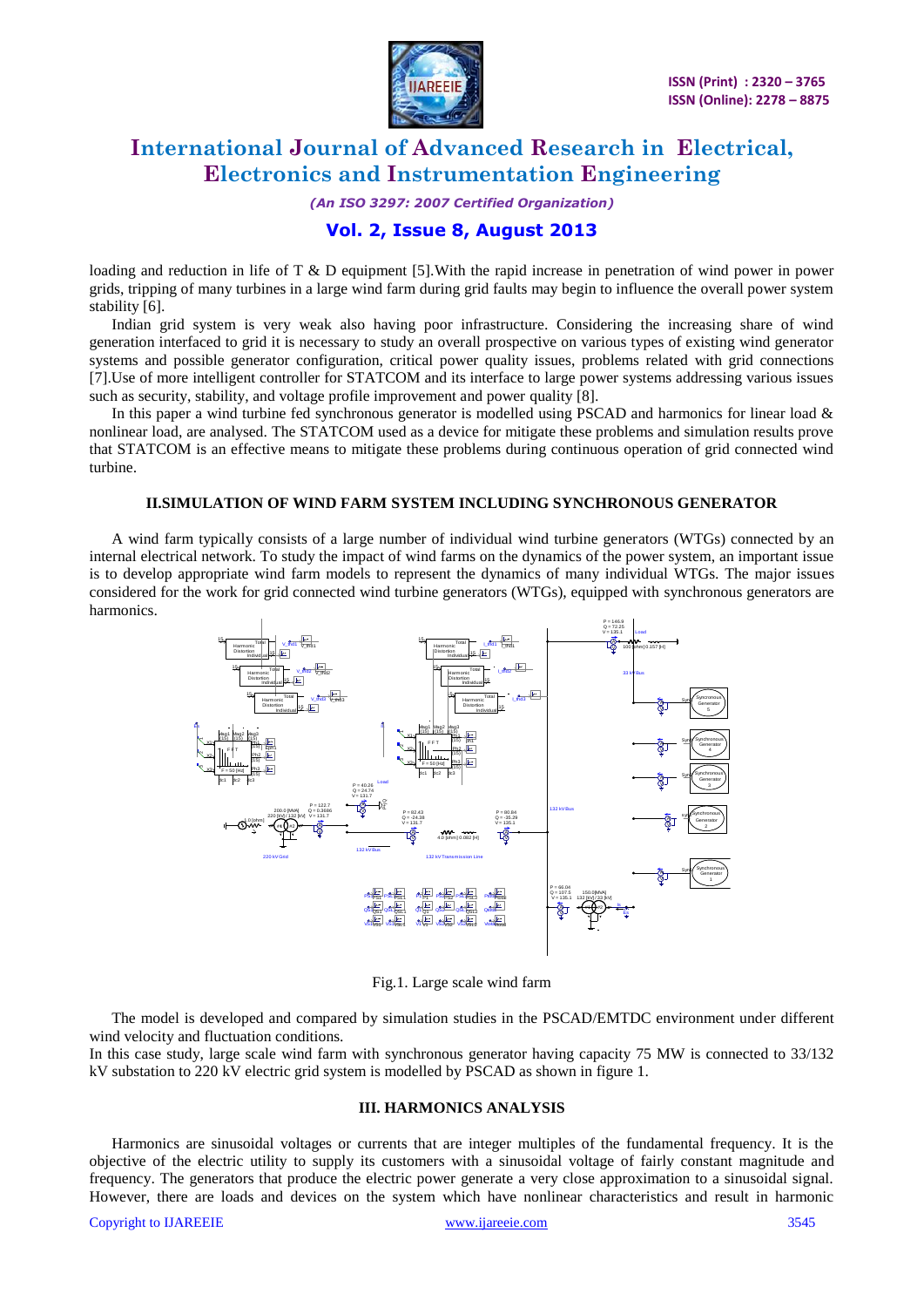

*(An ISO 3297: 2007 Certified Organization)*

### **Vol. 2, Issue 8, August 2013**

distortion of both the voltage and current signals. As more nonlinear loads are introduced within a facility, these waveforms get more distorted. The objective of this paper is to consider the effect of linear and nonlinear loads on the utility voltage and current harmonics. Some of the commonly used loads in the wind farm systems are modelled in PSCAD/ EMTDC, by considering the voltage and current waveforms. Harmonic analysis of complete wind farm system is performed.

|  |  | Table I Simulation Results Of Thds Of Individual Currents And Voltages Of Linear Load |  |  |
|--|--|---------------------------------------------------------------------------------------|--|--|
|--|--|---------------------------------------------------------------------------------------|--|--|

| Sr.            | Voltage/ | THD $(\% )$ |         |           |
|----------------|----------|-------------|---------|-----------|
| N <sub>0</sub> | Current  | Phase       | Phase B | Phase     |
| $\cdot$        |          |             |         | $\subset$ |
|                | Current  | 3.85 %      | 5.77 %  | 7.78      |
|                |          |             |         | $\%$      |
| $\mathfrak{D}$ | Voltage  | 6.04%       | 6.31 %  | 4.04      |
|                |          |             |         | $\%$      |

Table II Simulation Results Of Thds Of Individual Currents And Voltages Of Non Linear Load

| Sr. | Voltage/ | THD (%) |         |         |
|-----|----------|---------|---------|---------|
| No. | Current  | Phase   | Phase B | Phase C |
|     |          |         |         |         |
|     | Current  | 11.53   | 10.78 % | 13.63 % |
|     |          | $\%$    |         |         |
|     | Voltage  | 8.98%   | 10.62 % | 12.05 % |
|     |          |         |         |         |

Table I indicates the simulated results of THDs of Individual Currents and Voltages of Linear Load and table II indicates the simulated results of THDs of Individual Currents and Voltages of Non Linear Load.

### **IV. MITIGATION OF HARMONICS ISSUES BY USING STATCOM**



Fig. 2. Large scale wind farm connected by STATCOM.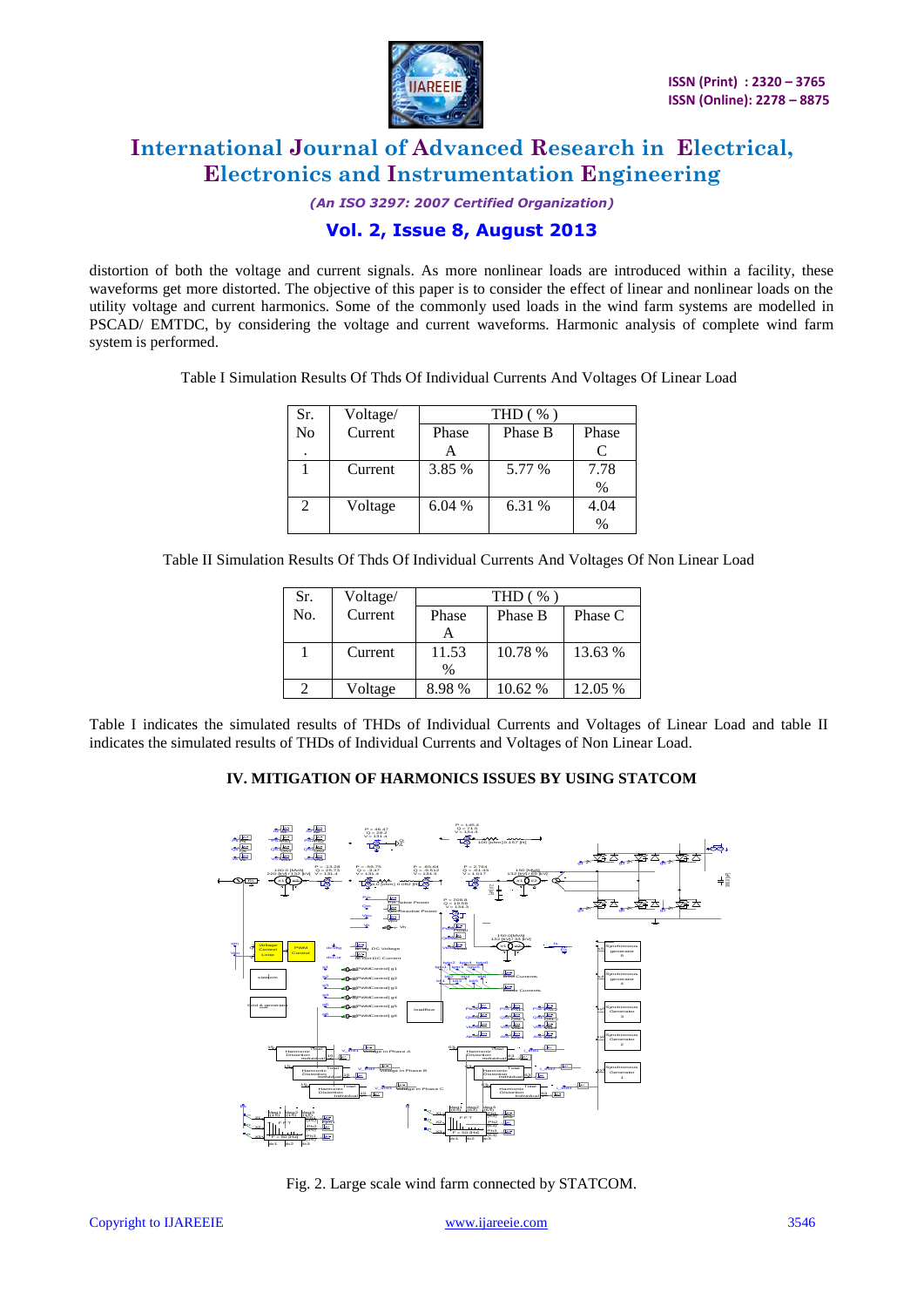

### *(An ISO 3297: 2007 Certified Organization)*

### **Vol. 2, Issue 8, August 2013**

The Static Synchronous Compensator (STATCOM) is a shunt connected reactive compensation equipment which is capable of generating and/or absorbing reactive power whose output can be varied so as to maintain control of specific parameters of the electric power system. It consists of VSC connected in shunt to a bus through a coupling transform. The static compensators are devices with the ability to both generate and absorb reactive and active power, but the most common applications are in reactive power exchange between the AC system and the compensator. The compensator control is achieved by small variations in the switching angle of the semiconductor devices, so that the fundamental component of the voltage produced by the inverter is forced to lag or lead the AC system voltage by a few degrees. This causes active power to flow into or out of the inverter, modifying the value of the DC capacitor voltage, and consequently the magnitude of the inverter terminal voltage and the resultant reactive power. If the developed voltage is higher than system voltage the STATCOM will supply reactive power like a rotating synchronous compensator and improve the voltage and conversely if lower it will remove reactive power. Figure 2 indicates large scale wind farm with Synchronous generator connected to the grid with STATCOM is modelled.

### *Mitigation of Harmonics*

According to the guidelines IEC 61400-21 or IEEE STD 519-1992 harmonic measurements are not required for fixed speed wind turbines where the induction generator is directly connected to the grid. Harmonic measurements are required only for variable speed turbines with electronic power converter. The limits of  $V<sub>THD</sub>$  for 132 kV systems are 3.0 % & individual harmonic of any particular frequency is 2.0%. Also  $I_{\text{THD}}$  having voltage level greater than 69 kV is 5.0%.

| Sr. | Voltage                    | THD (<br>$\%$ |         |         |
|-----|----------------------------|---------------|---------|---------|
| No. |                            | Phase A       | Phase B | Phase C |
|     | THD (<br>%) After STATCOM  | 2.86 %        | 1.96 %  | 2.41 %  |
|     | %) Before STATCOM<br>THD ( | 6.04 %        | 6.31 %  | 4.04 %  |

Table III Mitigation Of Thds Of Individual Voltages Of Linear Load By Using Statcom

|  | Table IV Mitigation Of Thds Of Individual Currents Of Linear Load By Using Statcom |  |
|--|------------------------------------------------------------------------------------|--|
|  |                                                                                    |  |

| Sr. | Voltage                   | THD $($ % |         |         |
|-----|---------------------------|-----------|---------|---------|
| No. |                           | Phase A   | Phase B | Phase C |
|     | %) After STATCOM<br>THD ( | 3.03 %    | 2.25 %  | 2.71 %  |
|     | THD (%) Before STATCOM    | 3.85 %    | 5.77 %  | 7.78 %  |

Table V Mitigation Of Thds Of Individual Voltages Of Nonlinear Load By Using Statcom

| Sr. | Voltage                          | THD<br>$\%$ |         |           |
|-----|----------------------------------|-------------|---------|-----------|
| No. |                                  | Phase A     | Phase B | Phase C   |
|     | THD (<br>%) After STATCOM        | 3.00 %      | 2.72 %  | $1.98 \&$ |
|     | ) Before STATCOM<br>THD.<br>$\%$ | 8.98 %      | 10.62 % | 12.05 %   |

Table VI Mitigation Of Thds Of Individual Currentof Nonlinear Load By Using Statcom

| Sr. | Currents                                     | $\%$<br>THD |         |          |
|-----|----------------------------------------------|-------------|---------|----------|
| No. |                                              | Phase A     | Phase B | Phase C  |
|     | %) After STATCOM<br>THD                      | 2.31 %      | 2.90 %  | $.67\%$  |
|     | ) Before STATCOM<br>$\%$<br>THD <sub>1</sub> | 1.53 %      | 10.78 % | $3.63\%$ |